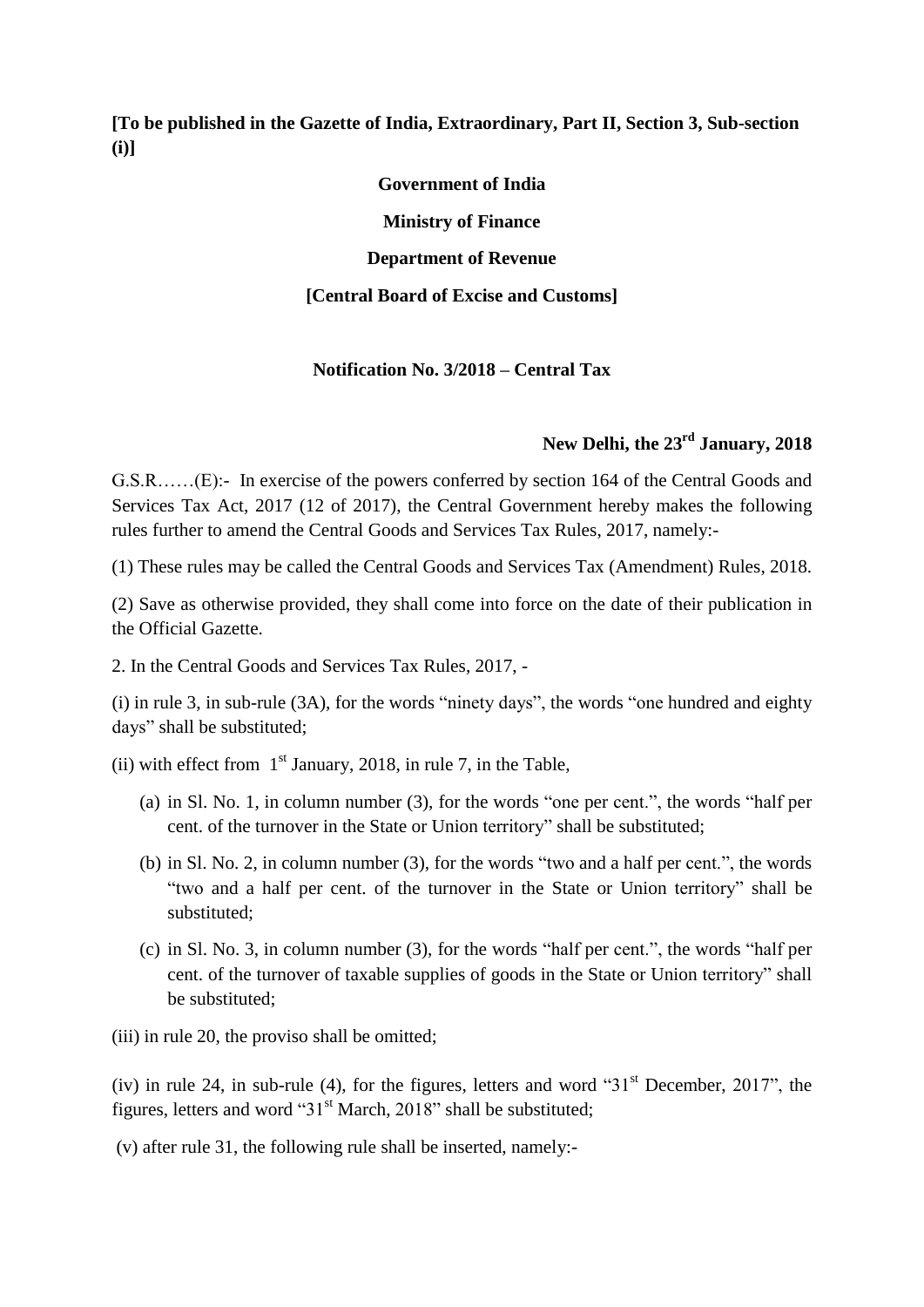"**31A. Value of supply in case of lottery, betting, gambling and horse racing.-**(1) Notwithstanding anything contained in the provisions of this Chapter, the value in respect of supplies specified below shall be determined in the manner provided hereinafter.

(2) (a) The value of supply of lottery run by State Governments shall be deemed to be 100/112 of the face value of ticket or of the price as notified in the Official Gazette by the organising State, whichever is higher.

(b) The value of supply of lottery authorised by State Governments shall be deemed to be 100/128 of the face value of ticket or of the price as notified in the Official Gazette by the organising State, whichever is higher.

*Explanation*:– For the purposes of this sub-rule, the expressions-

(a) "lottery run by State Governments" means a lottery not allowed to be sold in any State other than the organizing State;

(b) "lottery authorised by State Governments" means a lottery which is authorised to be sold in State(s) other than the organising State also; and

(c) "Organising State" has the same meaning as assigned to it in clause (f) of sub-rule (1) of rule 2 of the Lotteries (Regulation) Rules, 2010.

(3) The value of supply of actionable claim in the form of chance to win in betting, gambling or horse racing in a race club shall be 100% of the face value of the bet or the amount paid into the totalisator.";

(vi) in rule 43, after sub-rule (2), for the Explanation, the following Explanation shall be substituted, namely:-

"*Explanation*:-For the purposes of rule 42 and this rule, it is hereby clarified that the aggregate value of exempt supplies shall exclude:-

- (a) the value of supply of services specified in the notification of the Government of India in the Ministry of Finance, Department of Revenue No. 42/2017-Integrated Tax (Rate), dated the  $27<sup>th</sup>$  October, 2017 published in the Gazette of India, Extraordinary, Part II, Section 3, Sub-section (i), vide number GSR 1338(E) dated the  $27<sup>th</sup>$  October, 2017;
- (b) the value of services by way of accepting deposits, extending loans or advances in so far as the consideration is represented by way of interest or discount, except in case of a banking company or a financial institution including a non-banking financial company, engaged in supplying services by way of accepting deposits, extending loans or advances; and
- (c) the value of supply of services by way of transportation of goods by a vessel from the customs station of clearance in India to a place outside India.";

(vii) in rule 54, after sub-rule (1), the following sub-rule shall be inserted, namely:-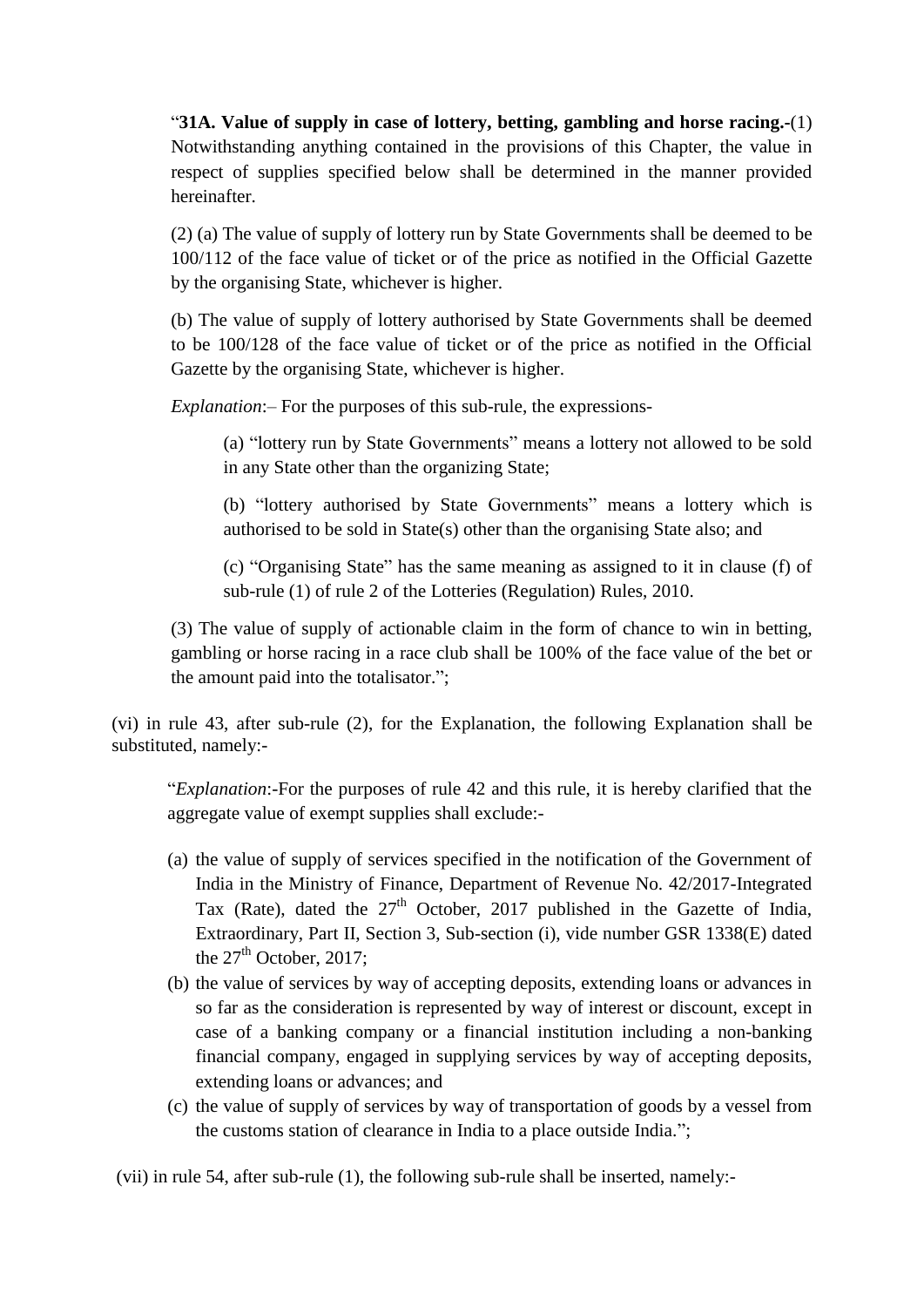$"(1A)(a)$  A registered person, having the same PAN and State code as an Input Service Distributor, may issue an invoice or, as the case may be, a credit or debit note to transfer the credit of common input services to the Input Service Distributor, which shall contain the following details:-

- (i) name, address and Goods and Services Tax Identification Number of the registered person having the same PAN and same State code as the Input Service Distributor;
- (ii) a consecutive serial number not exceeding sixteen characters, in one or multiple series, containing alphabets or numerals or special characters hyphen or dash and slash symbolised as "-" and "/" respectively, and any combination thereof, unique for a financial year;
- (iii) date of its issue;
- (iv) Goods and Services Tax Identification Number of supplier of common service and original invoice number whose credit is sought to be transferred to the Input Service Distributor;
- (v) name, address and Goods and Services Tax Identification Number of the Input Service Distributor;
- (vi) taxable value, rate and amount of the credit to be transferred; and
- (vii) signature or digital signature of the registered person or his authorised representative.

(b) The taxable value in the invoice issued under clause (a) shall be the same as the value of the common services.";

(viii) after rule 55, the following rule shall be inserted, namely:-

 **"55A. Tax Invoice or bill of supply to accompany transport of goods**.- The person-in-charge of the conveyance shall carry a copy of the tax invoice or the bill of supply issued in accordance with the provisions of rules 46, 46A or 49 in a case where such person is not required to carry an e-way bill under these rules.";

(ix) with effect from  $23^{\text{rd}}$  October, 2017, in rule 89, for sub-rule (4A) and sub-rule (4B), the following sub-rules shall be substituted, namely:-

"(4A) In the case of supplies received on which the supplier has availed the benefit of the Government of India, Ministry of Finance, notification No. 48/2017-Central Tax dated the  $18<sup>th</sup>$  October, 2017 published in the Gazette of India, Extraordinary, Part II, Section 3, Sub-section (i), *vide* number G.S.R 1305 (E) dated the 18<sup>th</sup> October, 2017, refund of input tax credit, availed in respect of other inputs or input services used in making zero-rated supply of goods or services or both, shall be granted.

(4B) In the case of supplies received on which the supplier has availed the benefit of the Government of India, Ministry of Finance, notification No. 40/2017-Central Tax (Rate) dated the 23rd October, 2017 published in the Gazette of India, Extraordinary, Part II, Section 3, Sub-section (i), *vide* number G.S.R 1320 (E) dated the 23<sup>rd</sup> October. 2017 or notification No. 41/2017-Integrated Tax (Rate) dated the  $23<sup>rd</sup>$  October, 2017 published in the Gazette of India, Extraordinary, Part II, Section 3, Sub-section (i), *vide* number G.S.R 1321(E) dated the 23<sup>rd</sup> October, 2017 or notification No. 78/2017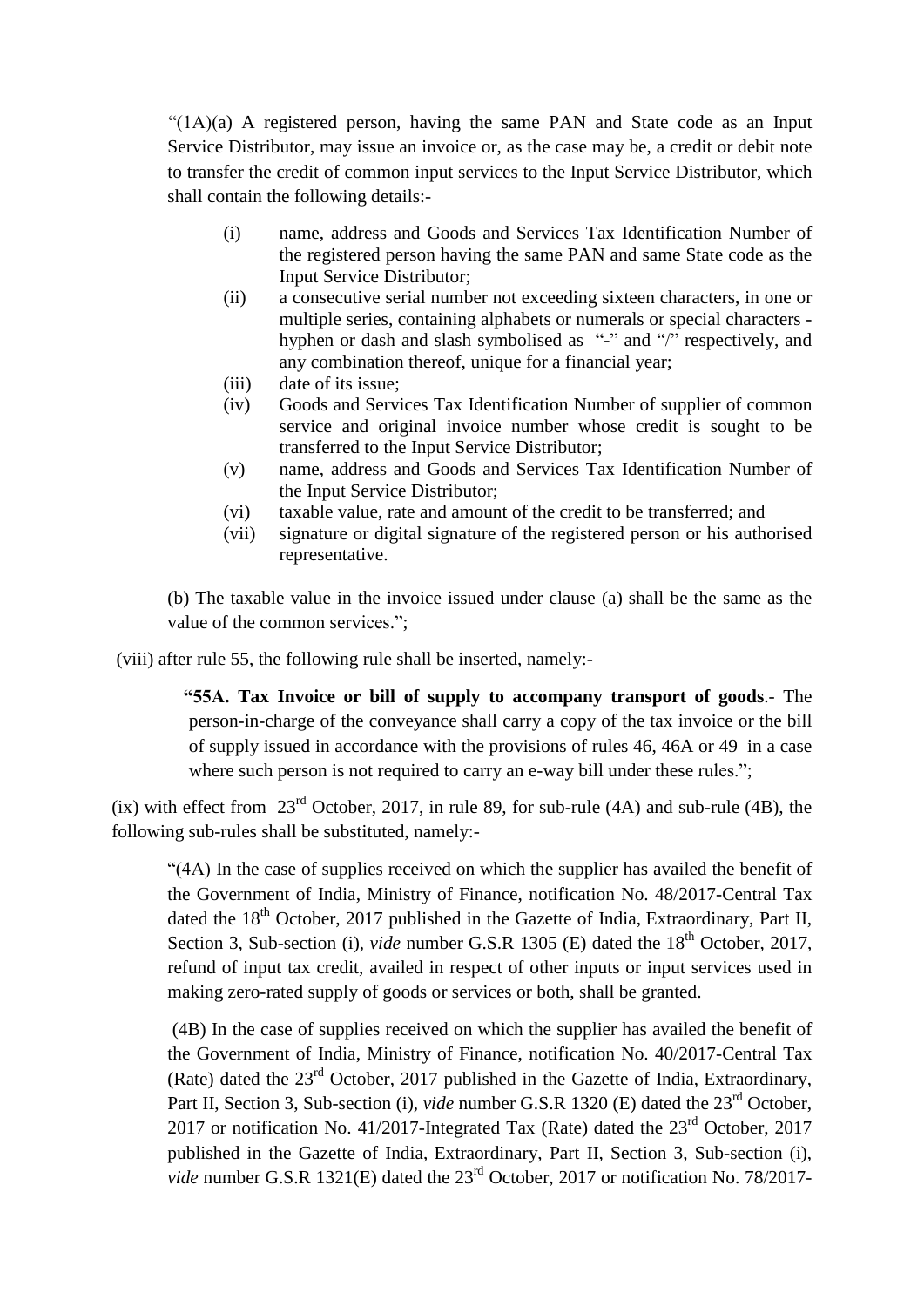Customs dated the  $13<sup>th</sup>$  October, 2017 published in the Gazette of India, Extraordinary, Part II, Section 3, Sub-section (i), *vide* number G.S.R 1272(E) dated the  $13<sup>th</sup>$  October, 2017 or notification No. 79/2017-Customs dated the  $13<sup>th</sup>$  October, 2017 published in the Gazette of India, Extraordinary, Part II, Section 3, Sub-section (i), *vide* number G.S.R 1299(E) dated the  $13<sup>th</sup>$  October, 2017, or all of them, refund of input tax credit, availed in respect of inputs received under the said notifications for export of goods and the input tax credit availed in respect of other inputs or input services to the extent used in making such export of goods, shall be granted."

- (x) with effect from  $23<sup>rd</sup>$  October, 2017, in rule 96,
	- (a) in sub-rule (1), for the words "an exporter", the words "an exporter of goods" shall be substituted;
	- (b) in sub-rule (2), for the words "relevant export invoices", the words "relevant export invoices in respect of export of goods" shall be substituted;
	- (c) in sub-rule (3), for the words "the system designated by the Customs shall process the claim for refund", the words "the system designated by the Customs or the proper officer of Customs, as the case may be, shall process the claim of refund in respect of export of goods " shall be substituted;
	- (d) for sub-rule (9), the following sub-rules shall be substituted, namely:-

"(9) The application for refund of integrated tax paid on the services exported out of India shall be filed in **FORM GST RFD-01** and shall be dealt with in accordance with the provisions of rule 89".

(10) The persons claiming refund of integrated tax paid on exports of goods or services should not have received supplies on which the supplier has availed the benefit of the Government of India, Ministry of Finance, notification No. 48/2017- Central Tax dated the  $18<sup>th</sup>$  October, 2017 published in the Gazette of India, Extraordinary, Part II, Section 3, Sub-section (i), *vide* number G.S.R 1305 (E) dated the  $18<sup>th</sup>$  October, 2017 or notification No. 40/2017-Central Tax (Rate)  $23<sup>rd</sup>$  October, 2017 published in the Gazette of India, Extraordinary, Part II, Section 3, Sub-section (i), *vide* number G.S.R 1320 (E) dated the 23rd October, 2017 or notification No. 41/2017-Integrated Tax (Rate) dated the 23rd October, 2017 published in the Gazette of India, Extraordinary, Part II, Section 3, Sub-section (i), *vide* number G.S.R 1321 (E) dated the  $23<sup>rd</sup>$  October, 2017 or notification No. 78/2017-Customs dated the  $13<sup>th</sup>$ October, 2017 published in the Gazette of India, Extraordinary, Part II, Section 3, Sub-section (i), *vide* number G.S.R 1272(E) dated the 13<sup>th</sup> October, 2017 or notification No. 79/2017-Customs dated the  $13<sup>th</sup>$  October, 2017 published in the Gazette of India, Extraordinary, Part II, Section 3, Sub-section (i), *vide* number G.S.R 1299 (E) dated the  $13<sup>th</sup>$  October, 2017.";

(xi) with effect from  $1<sup>st</sup>$  February, 2018, for rule 138, the following rule shall be substituted, namely:-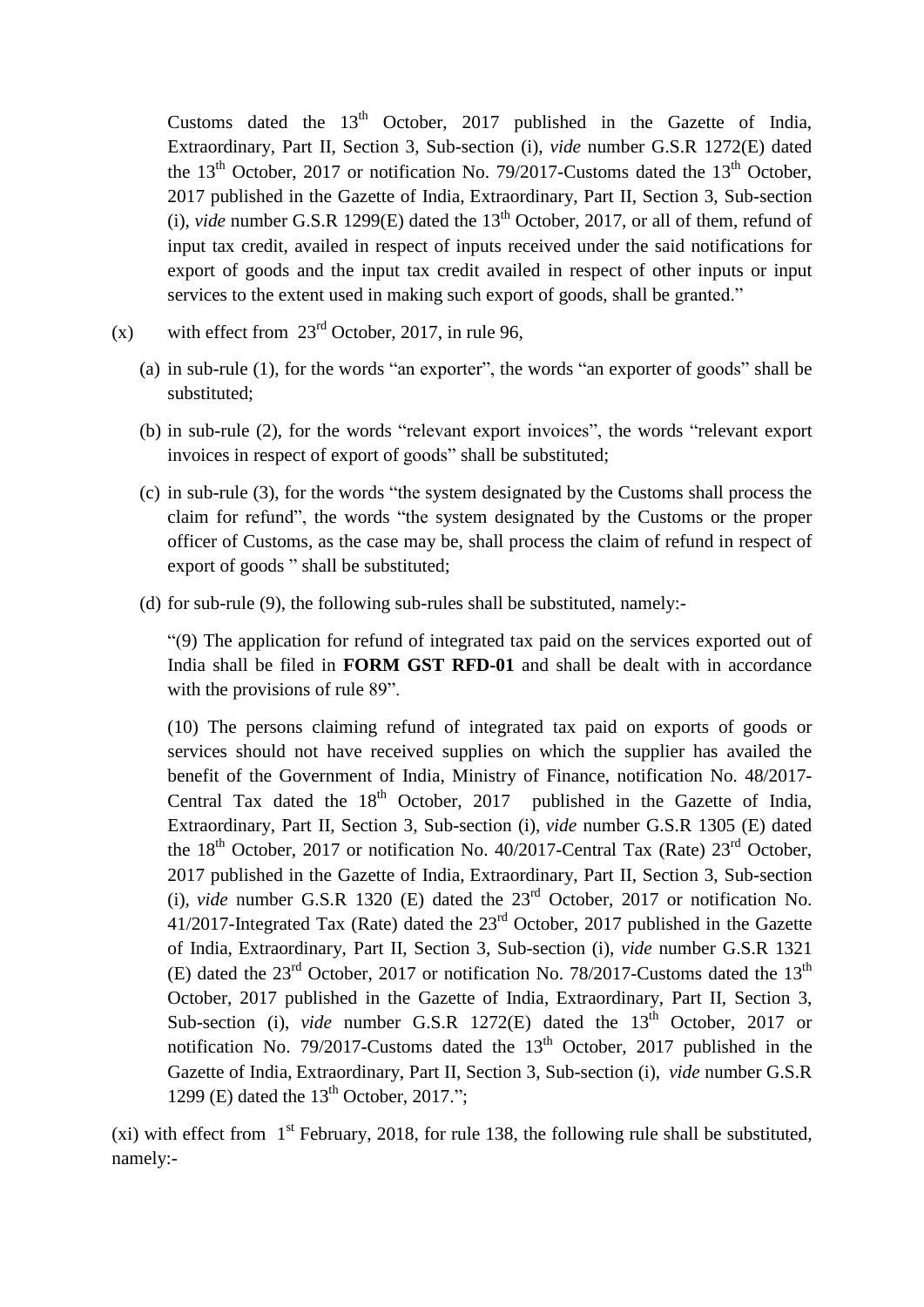"**138. Information to be furnished prior to commencement of movement of goods and generation of e-way bill.-** (1) Every registered person who causes movement of goods of consignment value exceeding fifty thousand rupees—

- (i) in relation to a supply; or
- (ii) for reasons other than supply; or
- (iii) due to inward supply from an unregistered person,

shall, before commencement of such movement, furnish information relating to the said goods as specified in **Part A** of **FORM GST EWB-01**, electronically, on the common portal along with such other information as may be required at the common portal and a unique number will be generated on the said portal:

Provided that where goods are sent by a principal located in one State to a job worker located in any other State, the e-way bill shall be generated by the principal irrespective of the value of the consignment:

Provided further that where handicraft goods are transported from one State to another by a person who has been exempted from the requirement of obtaining registration under clauses (i) and (ii) of section 24, the e-way bill shall be generated by the said person irrespective of the value of the consignment.

*Explanation 1.* – For the purposes of this rule, the expression "handicraft goods" has the meaning as assigned to it in the Government of India, Ministry of Finance, notification No.32/2017-Central Tax dated the 15<sup>th</sup> September, 2017 published in the Gazette of India, Extraordinary, Part II, Section 3, Sub-section (i), *vide* number G.S.R 1158 (E) dated the 15<sup>th</sup> September, 2017 as amended from time to time.

*Explanation 2.*- For the purposes of this rule, the consignment value of goods shall be the value, determined in accordance with the provisions of section 15, declared in an invoice, a bill of supply or a delivery challan, as the case may be, issued in respect of the said consignment and also includes the central tax, State or Union territory tax, integrated tax and cess charged, if any, in the document.

(2) Where the goods are transported by the registered person as a consignor or the recipient of supply as the consignee, whether in his own conveyance or a hired one or by railways or by air or by vessel, the said person or the recipient may generate the e-way bill in **FORM GST EWB-01** electronically on the common portal after furnishing information in **Part B** of **FORM GST EWB-01**:

Provided that where the goods are transported by railways or by air or vessel, the eway bill shall be generated by the registered person, being the supplier or the recipient, who shall furnish, on the common portal, the-

#### (a) information in **Part B** of **FORM GST EWB-01**; and

(b) the serial number and date of the Railway Receipt or the Air Consignment Note or Bill of Lading, as the case may be.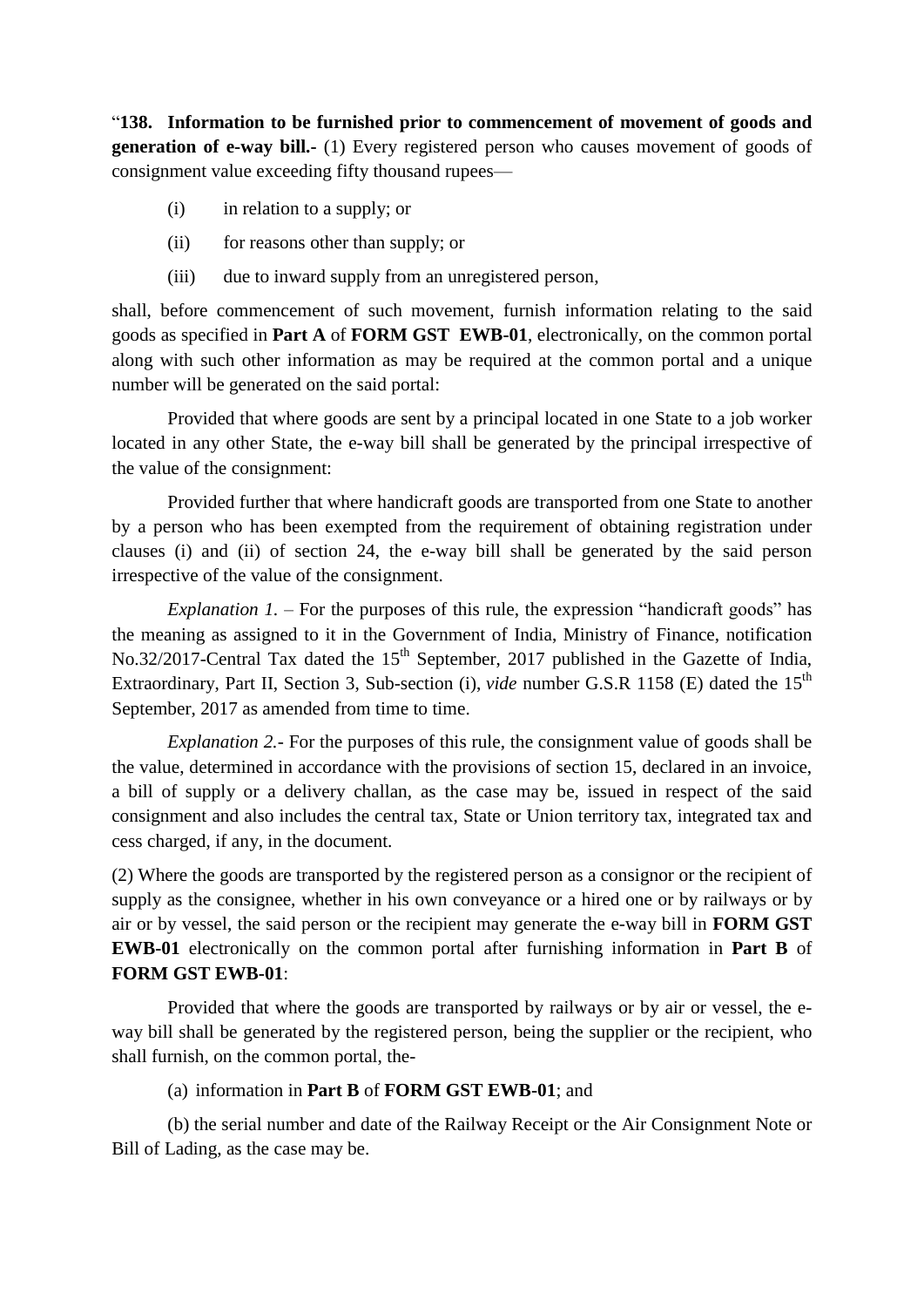(3) Where the e-way bill is not generated under sub-rule (2) and the goods are handed over to a transporter for transportation by road, the registered person shall furnish the information relating to the transporter on the common portal and the e-way bill shall be generated by the transporter on the said portal on the basis of the information furnished by the registered person in **Part A** of **FORM GST EWB-01**:

Provided that the registered person or, the transporter, as the case may be may, at his option, generate and carry the e-way bill even if the value of the consignment is less than fifty thousand rupees:

Provided further that where the movement is caused by an unregistered person either in his own conveyance or a hired one or through a transporter, he or the transporter may, at their option, generate the e-way bill in **FORM GST EWB-01** on the common portal in the manner specified in this rule:

Provided also that where the goods are transported for a distance of less than ten kilometers within the State or Union territory from the place of business of the consignor to the place of business of the transporter for further transportation, the supplier or the recipient, or as the case maybe, the transporter may not furnish the details of conveyance in **Part B** of **FORM GST EWB-01.**

*Explanation 1*.– For the purposes of this sub-rule, where the goods are supplied by an unregistered supplier to a recipient who is registered, the movement shall be said to be caused by such recipient if the recipient is known at the time of commencement of the movement of goods.

*Explanation 2.-* The e-way bill shall not be valid for movement of goods by road unless the information in **Part-B** of **FORM GST EWB-01** has been furnished except in the case of movements covered under the third proviso to sub-rule (3) and the proviso to sub-rule (5).

(4) Upon generation of the e-way bill on the common portal, a unique e-way bill number (EBN) shall be made available to the supplier, the recipient and the transporter on the common portal.

(5) Where the goods are transferred from one conveyance to another, the consigner or the recipient, who has provided information in **Part- A** of the **FORM GST EWB-01**, or the transporter shall, before such transfer and further movement of goods, update the details of conveyance in the e-way bill on the common portal in **FORM GST EWB-01**:

Provided that where the goods are transported for a distance of less than ten kilometers within the State or Union territory from the place of business of the transporter finally to the place of business of the consignee, the details of conveyance may not be updated in the e-way bill.

(5A) The consignor or the recipient, who has furnished the information in **Part-A** of **FORM GST EWB-01**, or the transporter, may assign the e-way bill number to another registered or enrolled transporter for updating the information in **Part-B** of **FORM GST EWB-01** for further movement of consignment: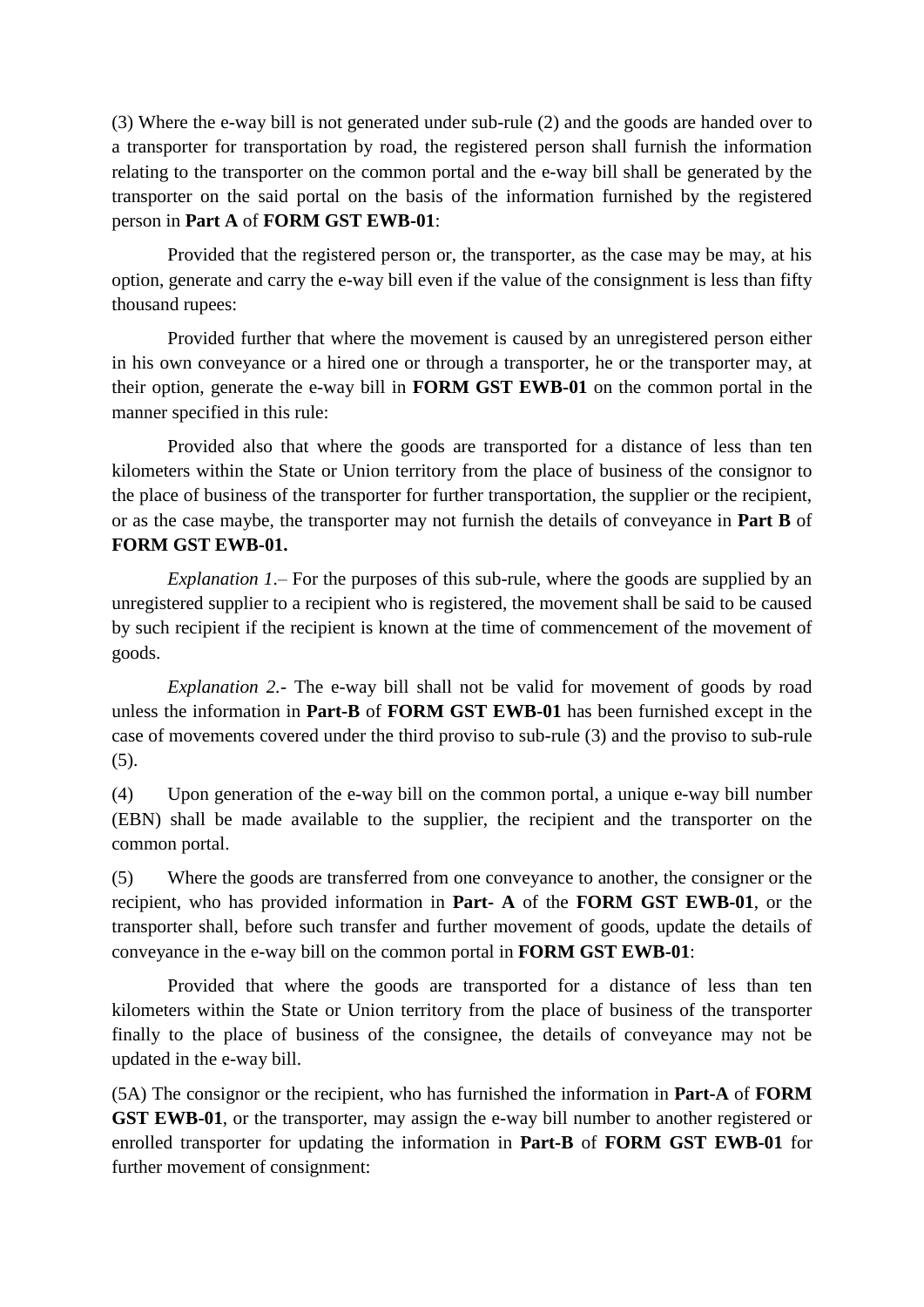Provided that once the details of the conveyance have been updated by the transporter in **Part B** of **FORM GST EWB-01**, the consignor or recipient, as the case maybe, who has furnished the information in **Part-A** of **FORM GST EWB-01** shall not be allowed to assign the e-way bill number to another transporter.

(6) After e-way bill has been generated in accordance with the provisions of sub-rule (1), where multiple consignments are intended to be transported in one conveyance, the transporter may indicate the serial number of e-way bills generated in respect of each such consignment electronically on the common portal and a consolidated e-way bill in **FORM GST EWB-02** maybe generated by him on the said common portal prior to the movement of goods.

(7) Where the consignor or the consignee has not generated **FORM GST EWB-01** in accordance with the provisions of sub-rule (1) and the value of goods carried in the conveyance is more than fifty thousand rupees, the transporter shall generate **FORM GST EWB-01** on the basis of invoice or bill of supply or delivery challan, as the case maybe, and may also generate a consolidated e-way bill in **FORM GST EWB-02** on the common portal prior to the movement of goods:

Provided that where the goods to be transported are supplied through an e-commerce operator, the information in **Part A** of **FORM GST EWB-01** may be furnished by such ecommerce operator.

(8) The information furnished in **Part A** of **FORM GST EWB-01** shall be made available to the registered supplier on the common portal who may utilize the same for furnishing details in **FORM GSTR-1**:

Provided that when the information has been furnished by an unregistered supplier or an unregistered recipient in **FORM GST EWB-01**, he shall be informed electronically, if the mobile number or the e-mail is available.

(9) Where an e-way bill has been generated under this rule*,* but goods are either not transported or are not transported as per the details furnished in the e-way bill, the e-way bill may be cancelled electronically on the common portal within 24 hours of generation of the eway bill:

Provided that an e-way bill cannot be cancelled if it has been verified in transit in accordance with the provisions of rule 138B:

Provided further the unique number generated under sub-rule (1) shall be valid for 72 hours for updation of **Part B** of **FORM GST EWB-01.**

(10) An e-way bill or a consolidated e-way bill generated under this rule shall be valid for the period as mentioned in column (3) of the Table below from the relevant date, for the distance, within the country, the goods have to be transported, as mentioned in column (2) of the said Table:-

*Table*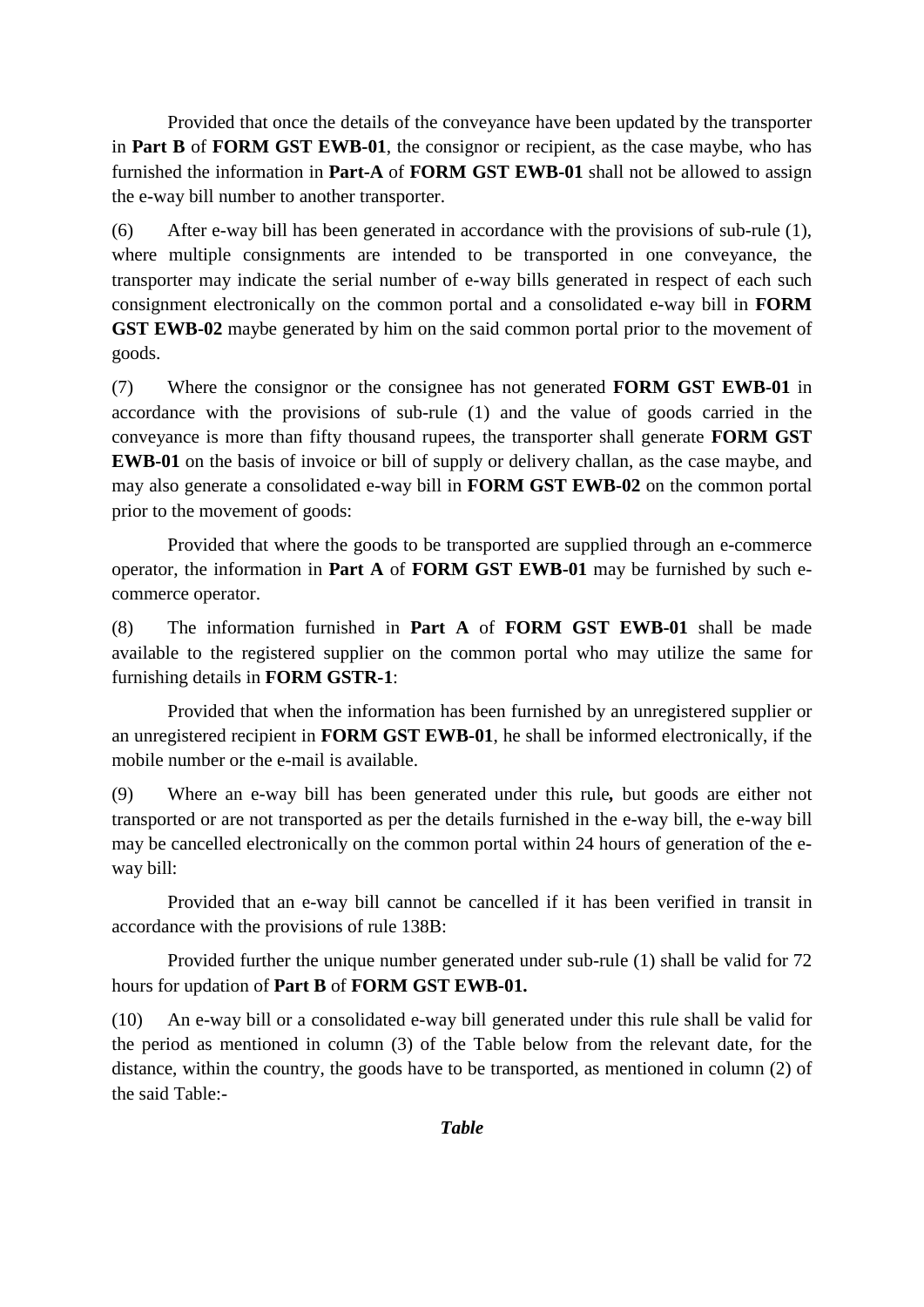| <b>Sl. No.</b> | <b>Distance</b>                              | <b>Validity period</b> |
|----------------|----------------------------------------------|------------------------|
| $\bf(1)$       | (2)                                          | (3)                    |
|                | Upto $100 \text{ km}$ .                      | One day                |
| 2.             | For every 100 km, or part thereof thereafter | One additional day:    |

Provided that the Commissioner may, by notification, extend the validity period of eway bill for certain categories of goods as may be specified therein:

Provided further that where, under circumstances of an exceptional nature, the goods cannot be transported within the validity period of the e-way bill, the transporter may generate another e-way bill after updating the details in **Part B** of **FORM GST EWB-01**.

*Explanation.*—For the purposes of this rule, the "relevant date" shall mean the date on which the e-way bill has been generated and the period of validity shall be counted from the time at which the e-way bill has been generated and each day shall be counted as twenty-four hours.

(11) The details of e-way bill generated under sub-rule (1) shall be made available to the-

(a) supplier, if registered, where the information in **Part A** of **FORM GST EWB-01** has been furnished by the recipient or the transporter; or

(b) recipient, if registered, where the information in **Part A** of **FORM GST EWB-01** has been furnished by the supplier or the transporter,

on the common portal, and the supplier or the recipient, as the case maybe, shall communicate his acceptance or rejection of the consignment covered by the e-way bill.

(12) Where the person to whom the information specified in sub-rule (11) has been made available does not communicate his acceptance or rejection within seventy two hours of the details being made available to him on the common portal, it shall be deemed that he has accepted the said details.

(13) The e-way bill generated under this rule or under rule 138 of the Goods and Services Tax Rules of any State shall be valid in every State and Union territory.

(14) Notwithstanding anything contained in this rule, no e-way bill is required to be generated—

- (a) where the goods being transported are specified in Annexure;
- (b) where the goods are being transported by a non-motorised conveyance;

(c) where the goods are being transported from the port, airport, air cargo complex and land customs station to an inland container depot or a container freight station for clearance by Customs;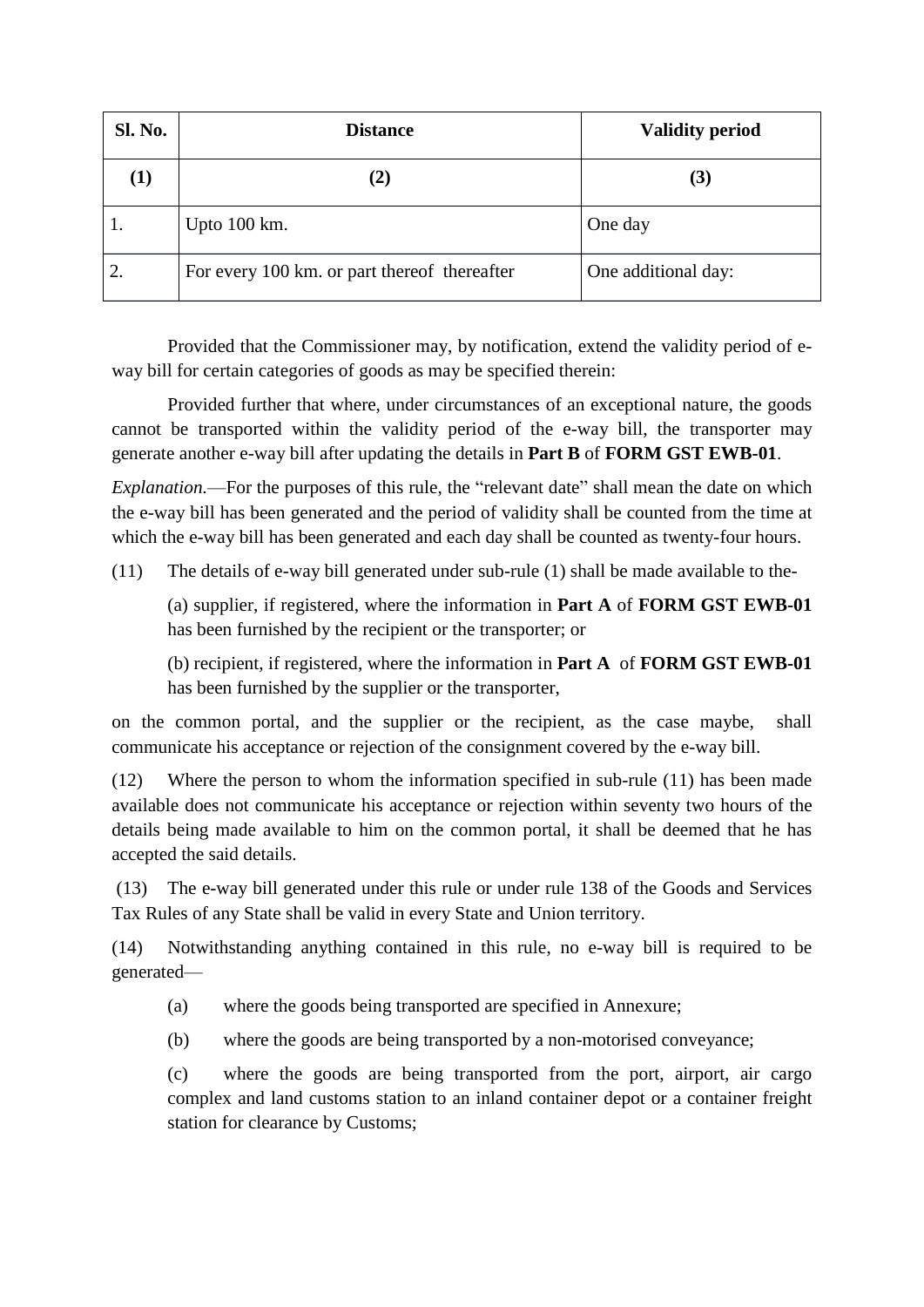(d) in respect of movement of goods within such areas as are notified under clause (d) of sub-rule (14) of rule 138 of the Goods and Services Tax Rules of the concerned State;

(e) where the goods, other than de-oiled cake, being transported are specified in the Schedule appended to notification No. 2/2017- Central tax (Rate) dated the  $28<sup>th</sup>$ June, 2017 published in the Gazette of India, Extraordinary, Part II, Section 3, Subsection (i), *vide* number G.S.R  $674$  (E) dated the  $28<sup>th</sup>$  June, 2017 as amended from time to time;

(f) where the goods being transported are alcoholic liquor for human consumption, petroleum crude, high speed diesel, motor spirit (commonly known as petrol), natural gas or aviation turbine fuel; and

(g) where the goods being transported are treated as no supply under Schedule III of the Act.

*Explanation.* - The facility of generation and cancellation of e-way bill may also be made available through SMS.

| S.  | <b>Description of Goods</b>                                                                                                             |  |  |  |  |  |  |  |  |
|-----|-----------------------------------------------------------------------------------------------------------------------------------------|--|--|--|--|--|--|--|--|
| No. |                                                                                                                                         |  |  |  |  |  |  |  |  |
| (1) | (2)                                                                                                                                     |  |  |  |  |  |  |  |  |
| 1.  | Liquefied petroleum gas for supply to household and non<br>domestic exempted category (NDEC) customers                                  |  |  |  |  |  |  |  |  |
| 2.  | Kerosene oil sold under PDS                                                                                                             |  |  |  |  |  |  |  |  |
| 3.  | Postal baggage transported by Department of Posts                                                                                       |  |  |  |  |  |  |  |  |
| 4.  | Natural or cultured pearls and precious or semi-precious<br>stones; precious metals and metals clad with precious metal<br>(Chapter 71) |  |  |  |  |  |  |  |  |
| 5.  | Jewellery, goldsmiths' and silversmiths' wares and other<br>articles (Chapter 71)                                                       |  |  |  |  |  |  |  |  |
| 6.  | Currency                                                                                                                                |  |  |  |  |  |  |  |  |

## **ANNEXURE [(See rule 138 (14)]**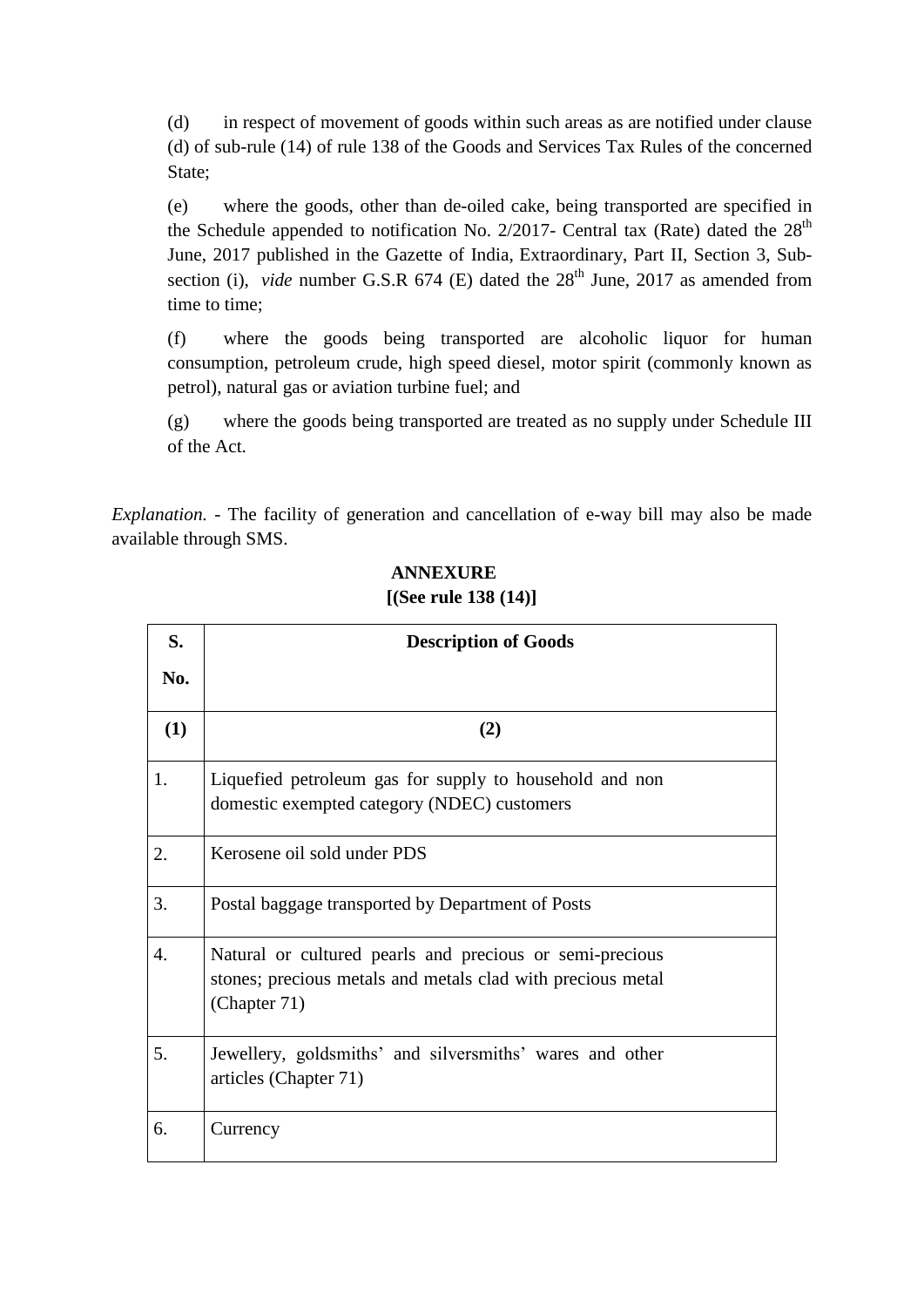| S.  | <b>Description of Goods</b>                      |
|-----|--------------------------------------------------|
| No. |                                                  |
| (1) | (2)                                              |
| 7.  | Used personal and household effects              |
| 8.  | Coral, unworked (0508) and worked coral (9601)"; |

(xii) with effect from  $1<sup>st</sup>$  February, 2018, in rule 138A, in sub-rule (5), for the words "Notwithstanding anything contained", the words "Notwithstanding anything contained in" shall be substituted;

(xiii) with effect from  $1<sup>st</sup>$  February, 2018, in rule 138B, in sub-rule (3), in the proviso, for the words "carried out by any", the words "carried out by any other" shall be substituted;

## (xiv) in **FORM GST RFD-01A**,

(a) after Statement 1A, the following Statements shall be inserted, namely:-

## **"Statement- 2 [rule 89(2)(c)]**

Refund Type: Exports of services with payment of tax

(Amount in Rs.)

| Sr.<br>No. | Invoice details |      | Integrated tax |                   | Cess |        | BRC/<br><b>FIRC</b> | Integrate<br>d tax<br>and cess<br>involved<br>in debit<br>note, if<br>any | Integrate<br>d tax and<br>cess<br>involved<br>in credit<br>note, if<br>any | <b>Net</b><br>Integrate<br>d tax and<br>cess<br>$(6+7+10)$<br>$-11)$ |    |
|------------|-----------------|------|----------------|-------------------|------|--------|---------------------|---------------------------------------------------------------------------|----------------------------------------------------------------------------|----------------------------------------------------------------------|----|
|            | No.             | Date | Value          | Taxabl<br>e value | Amt. |        | No.                 | Date                                                                      |                                                                            |                                                                      |    |
| 1          | $\overline{2}$  | 3    | $\overline{4}$ | 5                 | 6    | $\tau$ | 8                   | 9                                                                         | 10                                                                         | 11                                                                   | 12 |
|            |                 |      |                |                   |      |        |                     |                                                                           |                                                                            |                                                                      |    |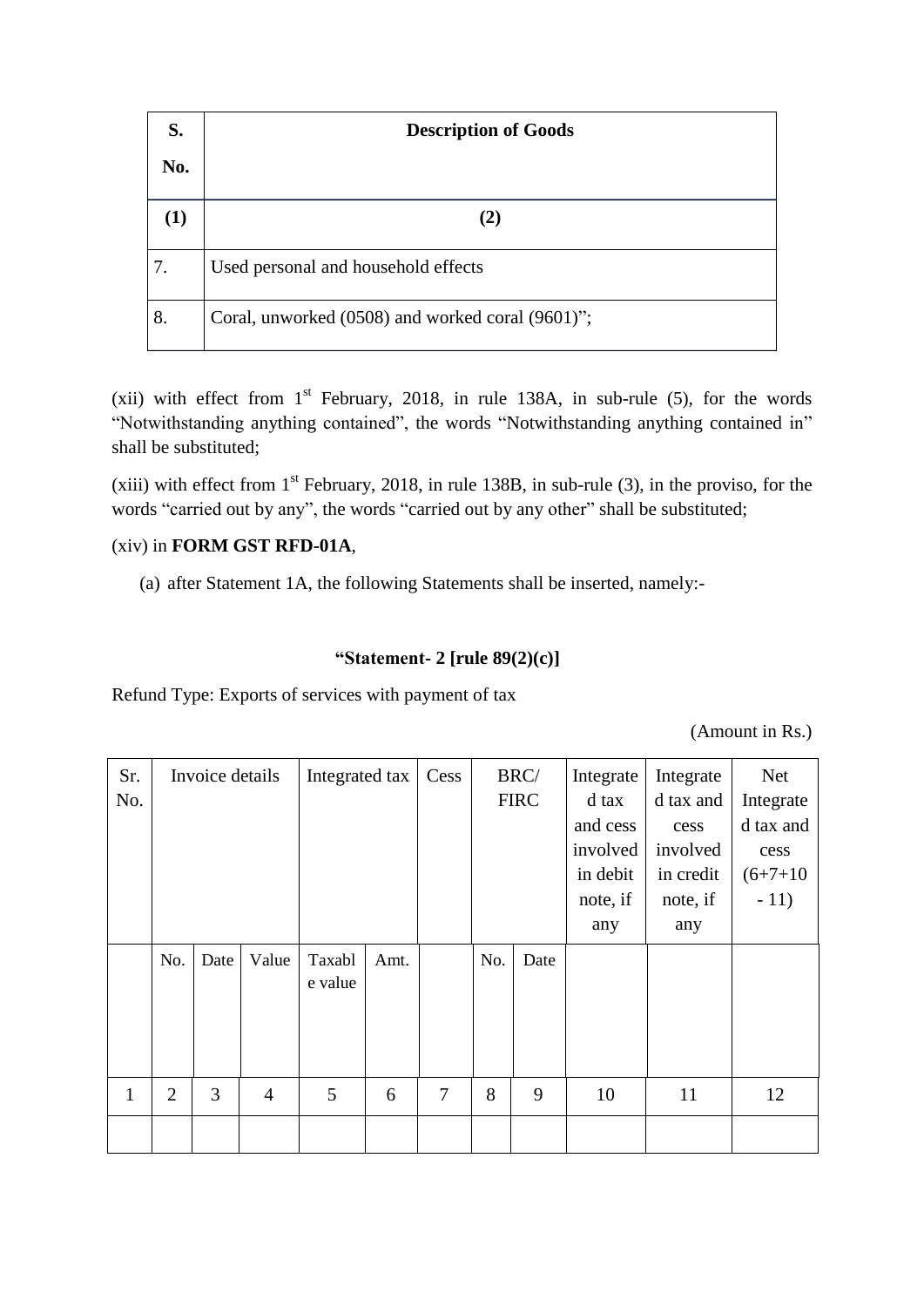## **Statement- 3 [rule 89(2)(b) and 89(2)(c)]**

Refund Type: Export without payment of tax (accumulated ITC)

(Amount in Rs.)

| Sr.<br>No. | Invoice details |      |       | Goods/<br>Services | Shipping bill/Bill of | export |      | <b>EGM</b><br>Details |      |     | BRC/<br><b>FIRC</b> |
|------------|-----------------|------|-------|--------------------|-----------------------|--------|------|-----------------------|------|-----|---------------------|
|            | No.             | Date | Value | (G/S)              | Port<br>code          | No.    | Date | Ref<br>No.            | Date | No. | Date                |
|            | 2               | 3    | 4     |                    | 6                     |        | 8    | 9                     | 10   | 11  | 12                  |
|            |                 |      |       |                    |                       |        |      |                       |      |     | , 2, 3              |

(b) after Statement 3A, the following Statement shall be inserted, namely:-

## **"Statement-4 [rule 89(2)(d) and 89(2)(e)]**

Refund Type: On account of supplies made to SEZ unit or SEZ Developer (on payment of tax)

(Amount in Rs.)

| <b>GSTIN</b><br>of |                | Invoice details |                | Shipping<br>bill/ Bill |          | Integrated<br>Tax |      |          | Cess   Integrated<br>tax and | Integrated<br>tax and | <b>Net</b><br>Integrated |
|--------------------|----------------|-----------------|----------------|------------------------|----------|-------------------|------|----------|------------------------------|-----------------------|--------------------------|
| recipient          |                |                 |                |                        | of       |                   |      | cess     | cess                         | tax and               |                          |
|                    |                |                 |                | $\text{export}/$       |          |                   |      | involved | involved                     | cess                  |                          |
|                    |                |                 |                |                        | Endorsed |                   |      |          | in debit                     | in credit             | $(8+9+10-$               |
|                    |                |                 |                |                        | invoice  |                   |      |          | note, if                     | note, if              | 11)                      |
|                    |                |                 |                |                        | by SEZ   |                   |      |          | any                          | any                   |                          |
|                    | No.            | Date            | Value          | No.                    | Date     | Taxable<br>Value  | Amt. |          |                              |                       |                          |
|                    | $\overline{2}$ | 3               | $\overline{4}$ | 5                      | 6        | 7                 | 8    | 9        | 10                           | 11                    | 12                       |
|                    |                |                 |                |                        |          |                   |      |          |                              |                       | $, \, \cdot$             |

(xv) with effect from 1 st February, 2018, for **FORM GST EWB-01 and FORM GST EWB-02,** the following forms shall be substituted, namely:-

## **"FORM GST EWB-01**

*(See rule 138)*

### **E-Way Bill**

**E-Way Bill No. :**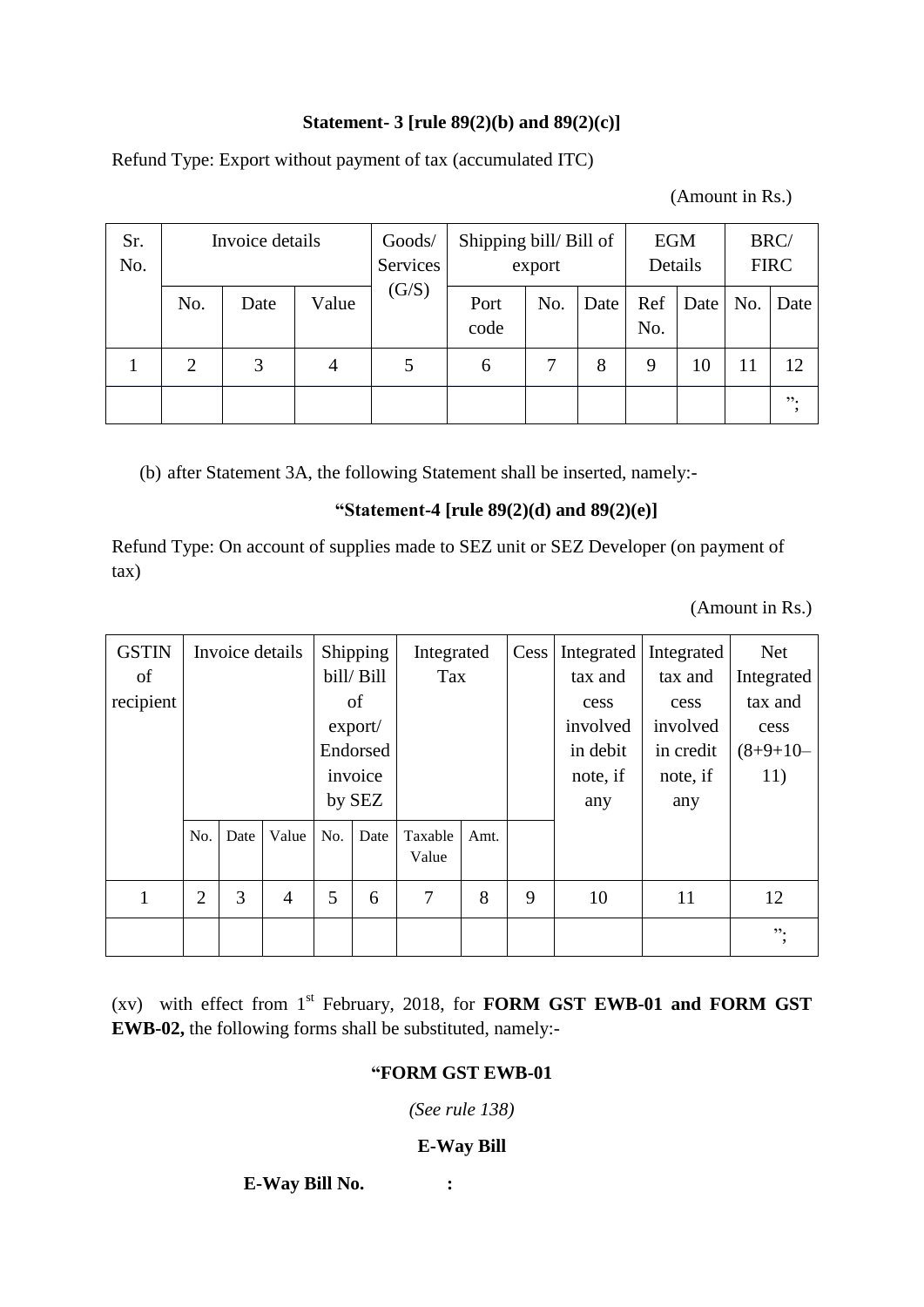| <b>E-Way Bill date</b> |  |
|------------------------|--|
| <b>Generator</b>       |  |
| <b>Valid from</b>      |  |
| <b>Valid until</b>     |  |

| PART-A        |                                  |  |
|---------------|----------------------------------|--|
| A.1           | <b>GSTIN</b> of Supplier         |  |
| A.2           | <b>GSTIN</b> of Recipient        |  |
| A.3           | Place of Delivery                |  |
|               | A.4 Document Number              |  |
| A.5           | Document Date                    |  |
|               | A.6   Value of Goods             |  |
|               | A.7 HSN Code                     |  |
| A.8           | <b>Reason for Transportation</b> |  |
| <b>PART-B</b> |                                  |  |
| B.1           | Vehicle Number for Road          |  |
| B.2           | <b>Transport Document Number</b> |  |

#### **Notes:**

- 1. HSN Code in column A.6 shall be indicated at minimum two digit level for taxpayers having annual turnover upto five crore rupees in the preceding financial year and at four digit level for taxpayers having annual turnover above five crore rupees in the preceding financial year.
- 2. Document Number may be of Tax Invoice, Bill of Supply, Delivery Challan or Bill of Entry.
- 3. Transport Document number indicates Goods Receipt Number or Railway Receipt Number or Airway Bill Number or Bill of Lading Number.
- 4. Place of Delivery shall indicate the PIN Code of place of delivery.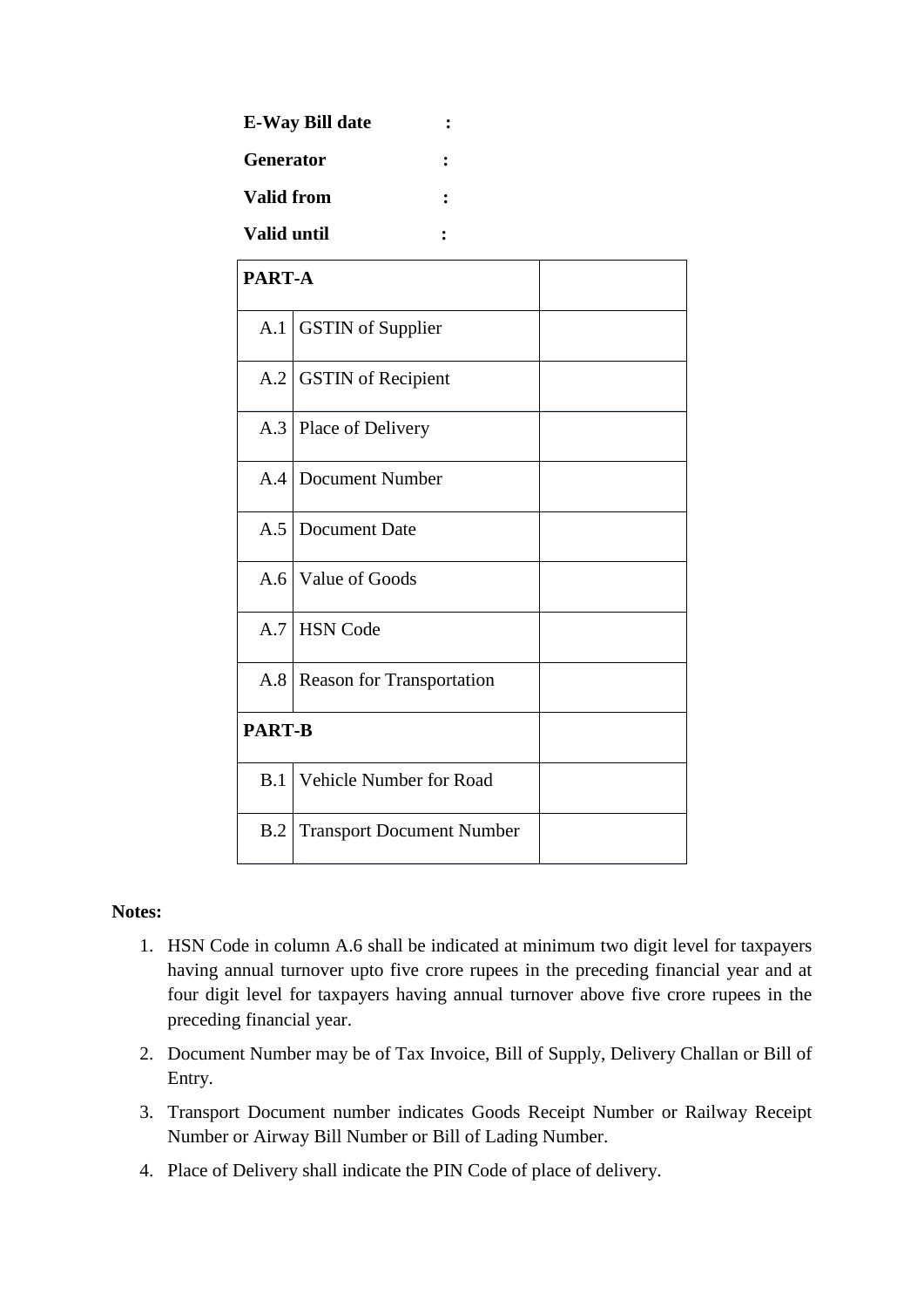| Code           | <b>Description</b>         |
|----------------|----------------------------|
| 1              | Supply                     |
| $\overline{2}$ | <b>Export or Import</b>    |
| 3              | <b>Job Work</b>            |
| 4              | <b>SKD</b> or CKD          |
| 5              | Recipient not known        |
| 6              | <b>Line Sales</b>          |
| 7              | <b>Sales Return</b>        |
| 8              | <b>Exhibition or fairs</b> |
| 9              | For own use                |
| 0              | Others                     |

5. Reason for Transportation shall be chosen from one of the following:-

## **FORM GST EWB-02**

*(See rule 138)*

## **Consolidated E-Way Bill**

# **Consolidated E-Way Bill No. :**

## **Consolidated E-Way Bill Date :**

 **Generator :**

 **Vehicle Number :**

| Number of E-Way<br><b>Bills</b> |                   |
|---------------------------------|-------------------|
|                                 | E-Way Bill Number |
|                                 |                   |
|                                 |                   |